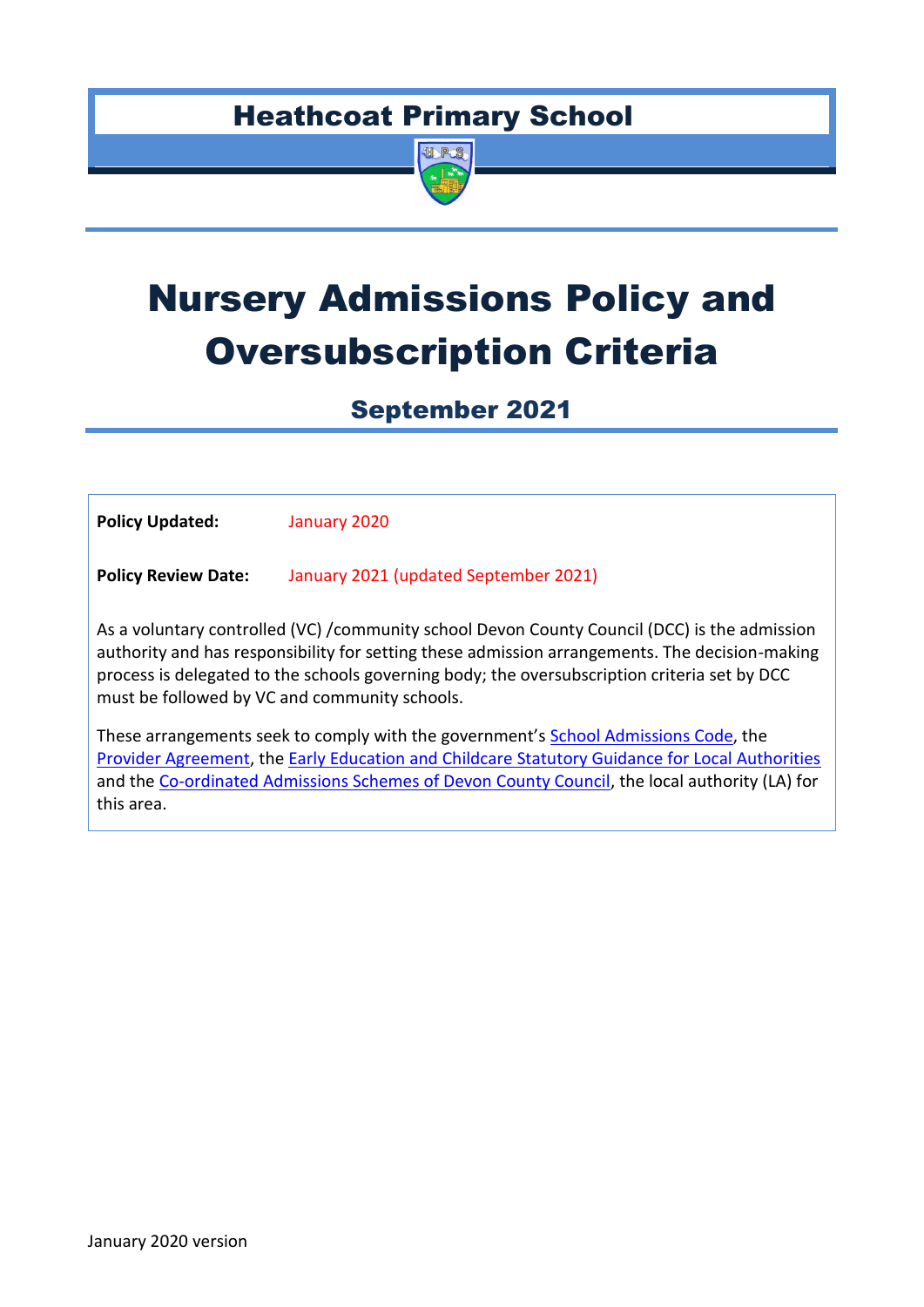# **1.1. The Ethos of Heathcoat Primary School**

1.2 We ask parents to respect our ethos and its importance to the school community. This does not affect the right of all parents to apply and be considered for a place here. Heathcoat Primary is a truly inclusive school where every member of the school community is valued. We are passionate about enabling our children to do their best and strive to offer a curriculum and learning environment that supports all pupils in reaching their potential. Our vision for all children is that they aspire to achieve their best in all areas of life including their social, emotional, academic and spiritual development. As a school, we are dedicated to moving forward together and supporting each other in fulfilling this vision.

# **2. Early Years Education Funding for three- and four-year-olds**

- **2.1.** All three- and four-year-olds are entitled to a free early year's education place for 570 hours a year over no fewer than 38 weeks of the year. Some children whose parents are working will be entitled to 1140 hours a year.
- **2.2.** We expect to admit children that will be using their Early Years Funding as well as children whose parents are buying additional hours and those that are both funded and buying hours. There may be some children who are only attending for bought hours and some that only attend for funded hours. The maximum amount of funded time in a day is 6 hours; parents cannot use more than two sites for funded early year's places in one day.

# **3. Admissions to the nursery**

#### **3.1.** Heathcoat Primary School admits:

- Eligible two-year-olds funded as rising three-year-olds at the start of the term in which they have their third birthday.
- Eligible three-year olds that meet the criteria for two-year-old funding
- Non-funded two-year-olds as rising three-year-olds at the start of the term in which they have their third birthday.
- Early Years funded three- and four-year-olds from the start of term following their third birthday.
- Non-funded three- and four-year-olds from the start of term following their third birthday.

# **4. Points of Admission to nursery**

**4.1.** Generally, children will start at nursery at the beginning of a term. Eligibility for all threeyears-olds to receive the Early Years Education Funding is at the start of the term following their third birthday. This funding will be paid up until the time when the child reaches statutory school age if the parent chooses to defer or delay entry into school.

| 3-year olds children are eligible for funding: |                  |                        |
|------------------------------------------------|------------------|------------------------|
| On or after                                    | And on or before | <b>Funding starts:</b> |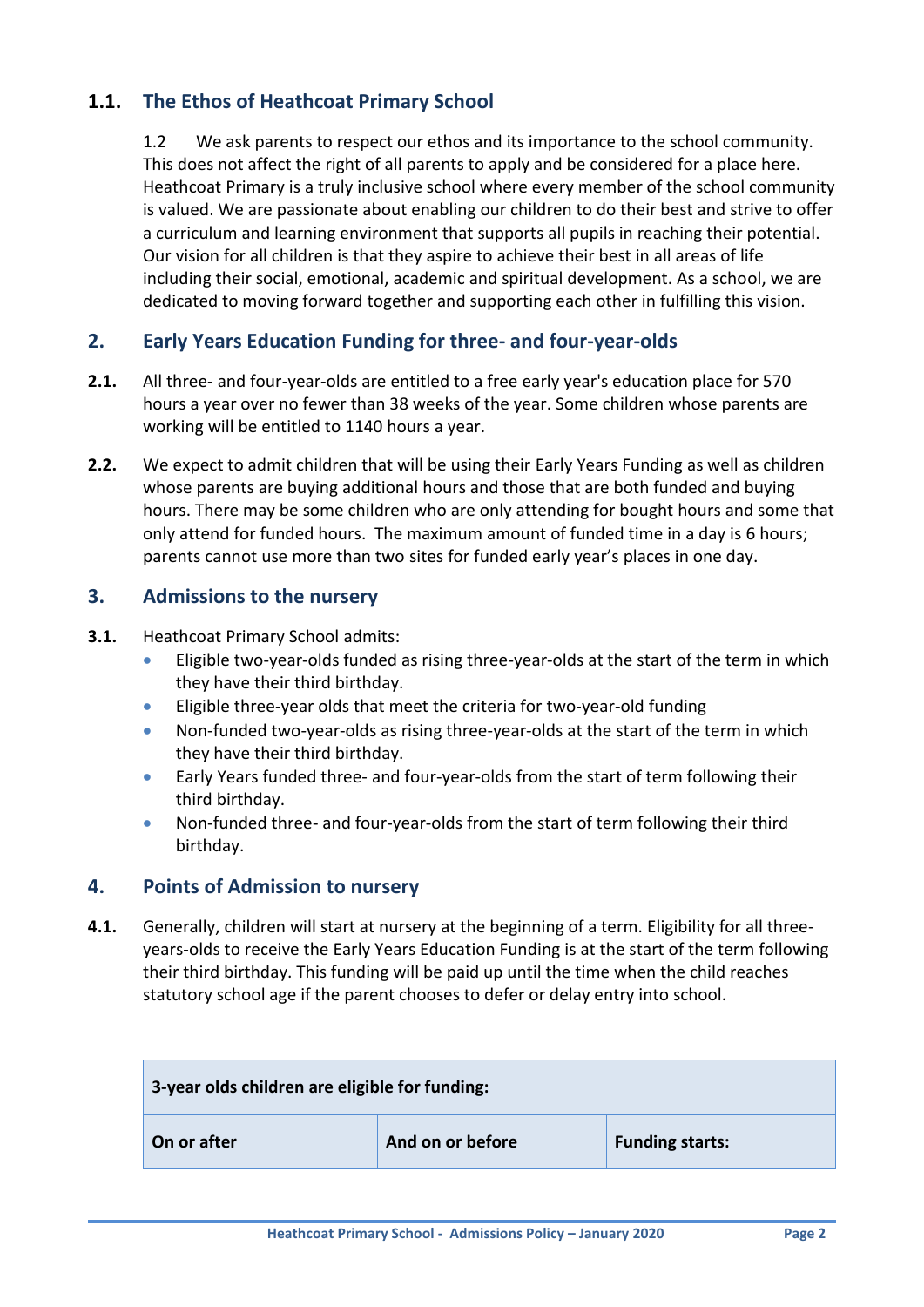| 1 September | 31 December | Spring (after Christmas) |  |
|-------------|-------------|--------------------------|--|
| 1 January   | 31 March    | Summer (after Easter)    |  |
| 1 April     | 31 August   | Autumn (after Summer)    |  |

**4.2.** There is a legal requirement that all children begin full time education by the beginning of the term following their **fifth** birthday. All places offered in reception at the normal round are for **full-time admission** in the September following the **fourth** birthday. This is a legal requirement on schools but not on parents who retain a right to defer admission or send their child part time.

# **5. Patterns of attendance available**

- **5.1.** We are required to offer the Early Years Funding in a flexible way. Our school makes a core offer for the **universal** 570-hour entitlement of:
	- Morning sessions of 9.15am to 12.15pm and
	- Afternoon sessions of 12.15pm to 3.15pm and
	- All day sessions of 9.15am to 3.15pm during term time only.
- **5.2.** If you choose an afternoon or an all-day session this includes the lunchtime period, that is 12.15 – 1.15pm. This time is considered to be part of the day when children continue their learning and will be funded as part of the Early Years Funding.

# **6. Extended Hours**

- **6.1.** Families that have an 11-digit code because they are working and eligible for the **extended entitlement** can have up to 1140 hours stretched across a year. This equates to 30 hours a week over 38 weeks of the year.
- **6.2.** Families that need a longer day can pay for places in our governor-run before and after school provision. These sessions are:
	- 7.45am 9.15am before school and
	- $\bullet$  3.15pm 6.00pm after school.
- **6.3.** The provision before and after school will differ from the core early years provision between 9.15am and 3.15pm, as there will be older children attending.
- **6.4.** Before and after school childcare provision is made for all children (aged 3-11). The governing body manages this service, and this means parents of three- and four-year-olds can pay for places between 7.45am and 9.15am and 3.15pm to 6.00pm making our provision extremely flexible.
- **6.5.** If parents want to buy additional hours on top of the 15 funded hours or the extended entitlement, they can do this during any of our opening times. We sell 3-hour long sessions. A 3 -hour long session is charged at £12 (£4 per hour).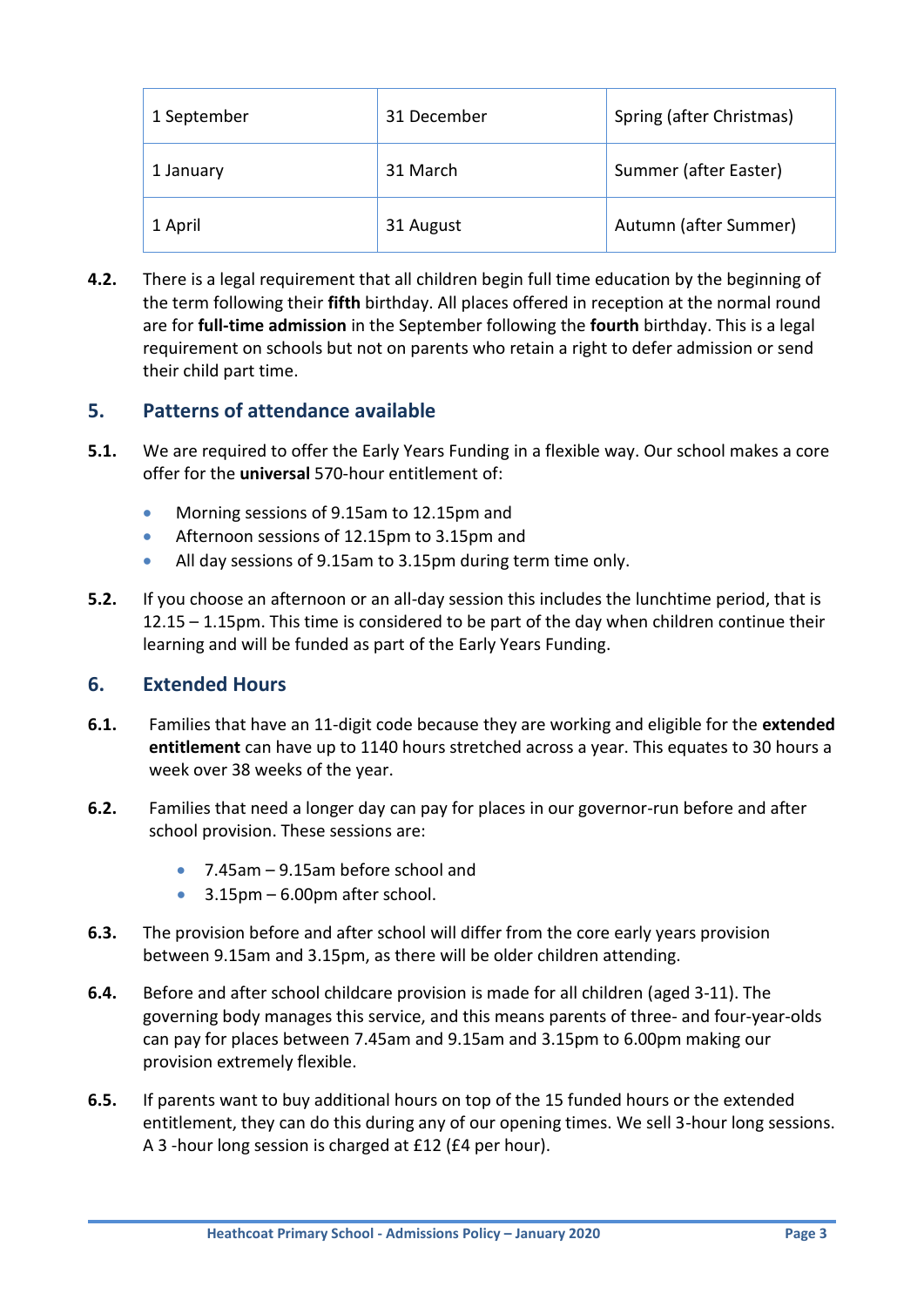**6.6.** The table below sets out our session times. When applying for a place please use the school's nursery application form. **We only consider requests for sessions AFTER the oversubscription criteria have been applied.** 

| <b>Session choices</b> | <b>Hours</b> |
|------------------------|--------------|
| $9.15$ am $-3.15$ pm   | 6            |
| $9.15$ pm $-12.15$ pm  | 3            |
| $12.15$ pm $-3.15$ pm  | з            |

**6.7.** Parents wishing to use their 15 funded hours with us need to choose sessions carefully so that they can access the full 15 hours.

# **7. Charging**

- **7.1.** There is no charge for applying for a place, for admission or for the provision of education. We will not request donations before or during the admissions process and any donations made to the school following admission are entirely voluntary. No bought activities, such as visits, are compulsory.
- **7.2.** The school must comply with Devon County Councils [Provider Agreement](https://devoncc.sharepoint.com/:b:/s/PublicDocs/Education/ERbHQs75hfNEu7ZDu-r8zj8BOlsyHvkkJXvSLPOao6DV-g?e=0RfGsj)<sup>1</sup>.
- **7.3.** Details about buying additional sessions/hours in the nursery are set out in the schools Charging and Remissions Policy. [School website](https://heathcoat.devon.sch.uk/policies-and-other-documentation/)

# **8. Childcare Vouchers and Tax-Free Childcare**

- **8.1.** Our school accepts childcare vouchers (Government tax free vouchers).
- **8.2.** Our school is [registered](https://new.devon.gov.uk/eycs/for-providers/business-finance-and-funding/tax-free-childcare/) for [tax free childcare](https://www.gov.uk/government/news/tax-free-childcare-10-things-parents-should-know) parents can apply [here.](https://www.gov.uk/tax-free-childcare)

# **9. School Lunches**

1

- **9.1.** [Free school meals](https://new.devon.gov.uk/eycs/for-providers/early-years-and-childcare-in-schools/free-school-meals-for-nursery-children/) (FSM) must be provided for children (whose parents meet the [eligibility criteria\)](https://new.devon.gov.uk/educationandfamilies/school-information/school-meals) and if their child attends **both** before and after the lunch time period. This generally means an all-day session. A free school meal will be provided whether the child is attending for funded or bought time and regardless of their age. Parents must apply through the [Citizens Portal](https://oneonline.devon.gov.uk/CCSCitizenPortal_LIVE/Account/Register)
- **9.2.** Children who do not meet the eligibility criteria for free school meals are offered the opportunity to either buy a school lunch or bring a packed lunch.

<sup>&</sup>lt;sup>1</sup> The Provider Agreement is regularly updated so please make regular visits to the document.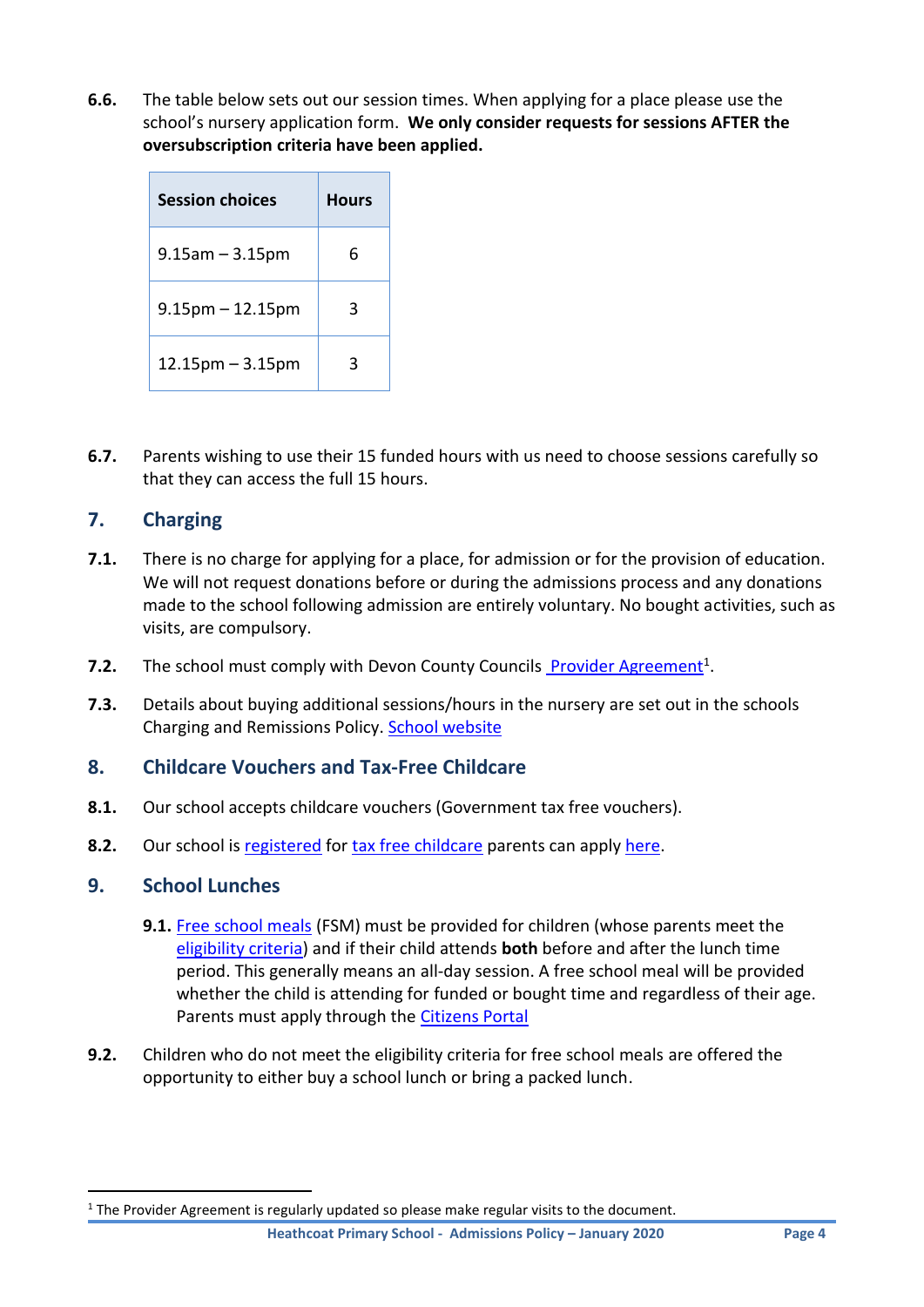# **10. Visiting**

- **10.1.** We welcome visits from parents and children who are considering applying for a place here. This is an opportunity for you to see what we have to offer. Visits are not a compulsory part of the admissions process and will not affect decisions on whether a place can be offered at our nursery. If you would like to visit Heathcoat primary School, you should contact the school to make an appointment.
- **10.2.** We offer taster sessions that can be attended BEFORE applications are made for a place.
- **10.3.** Most children will start in the nursery at the start of the term. Other children join us at other times. This may be because they are new to the area or would like to transfer from another school or early years provider.
- **10.4.** To apply for a place here, you must use the school's nursery application form. [Nursery Application form](http://heathcoat.devon.sch.uk/wp-content/uploads/2020/01/Nursery-Application-Form.pdf)
- **10.5.** Places are not allocated to a child automatically, even where:
	- there is an older sibling attending here;
	- a child attends a particular toddler group or Children's Centre attached to the school;
	- a parent has expressed an interest at any time in the school; or
	- the child has always lived close to the school.
- **10.6.** No places will be held in reserve for a child who applies late; the school cannot hold places empty if another child applies for admission. We will publicise the need to apply but the responsibility for making an application will be with you as the parent.

# **11. How to apply for a nursery place**

#### **11.1. Parents must complete the school's nursery application form. [Nursery Application form](https://heathcoat.devon.sch.uk/wp-content/uploads/2020/01/Nursery-Application-Form.pdf)**

**11.2.** The closing dates for applications for the nursery/foundation stage unit intake are: 1 April, 1 July and 1 January. You can apply after these dates, but your application may not be considered until after all the applications that were on time. If you couldn't apply before because, for instance, you moved to this area, you should make sure that you inform the school. If the reason for applying after the closing date is accepted, your application will be considered at the same time as everyone who did apply on time if this is still possible.

# **12. Information provided in an application**

- **12.1.** We would like all applications to be fully and honestly completed. It is important that where we offer places to some and refuse others we do so fairly and consistently. Where we have reason to believe that information is false and has been provided knowingly, we may withdraw the offer of a place. This is particularly relevant where an address is given which is not the one from which a child will actually attend nursery, and this disadvantages another child.
- **12.2.** If you know or believe that your child's address will change before admission, you must inform the school as this may affect your application.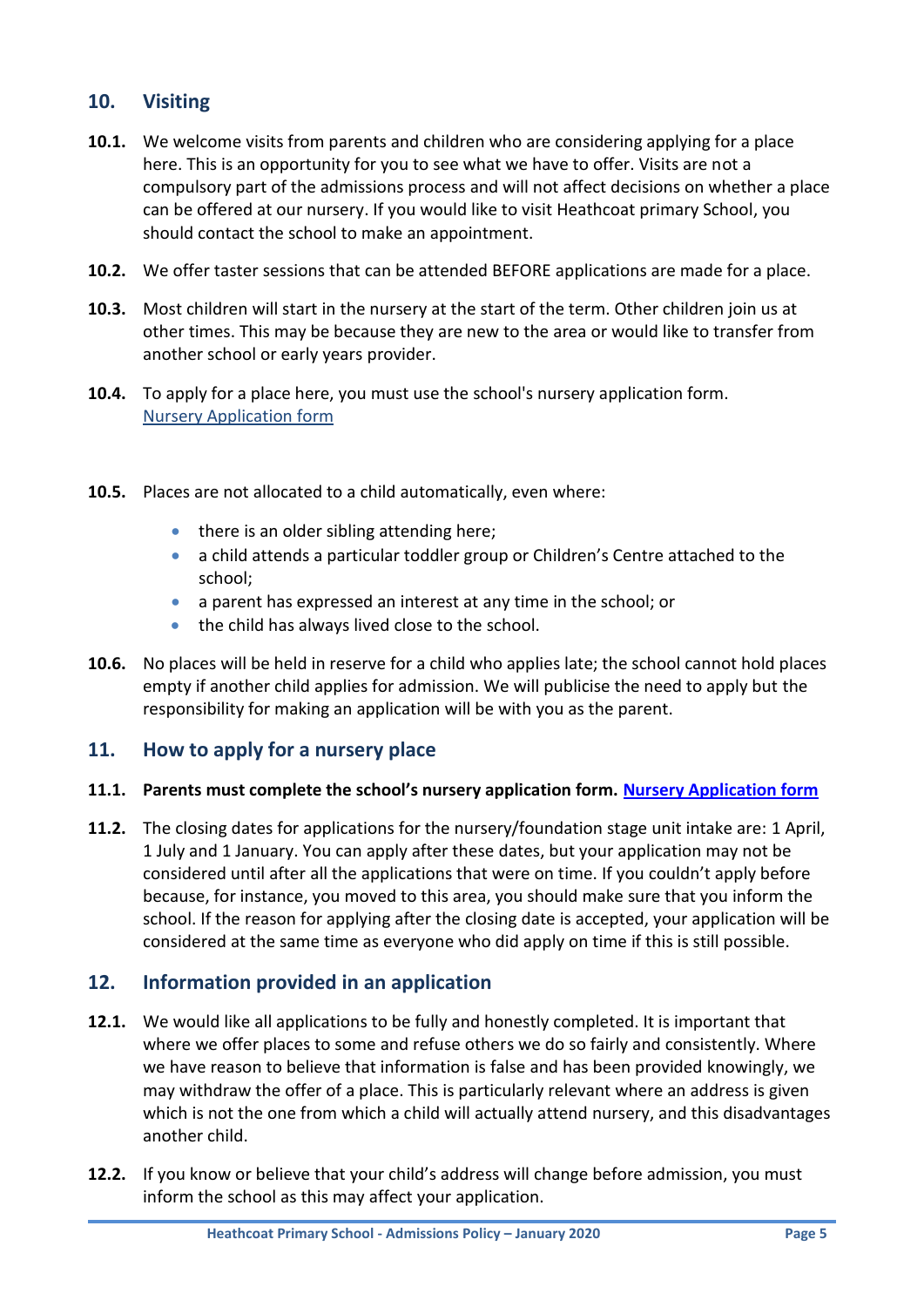**12.3.** You will be asked to provide date of birth evidence so we can check your child's age.

# **13. What happens next**

- **13.1.** If there are fewer applications than places, then no application will be refused. Only if there are more applications than there are places available will the governing body prioritise applications according to the oversubscription criteria below.
- **13.2.** We will endeavour to give the hours requested. It is inevitable, however, that some parents who have been prioritised will not be able to access the hours they have requested. In these instances, we will offer times (days/hours) that fall closest to the hours requested.
- **13.3.** By 1 May, 1 October and 1 February we will contact successful parents to welcome them to the nursery and to make arrangements for admission itself. You will also be contacted if we do not have a place available so that you can apply to another provider.
- **13.4.** If you need help finding a place at another provider, please visit: <https://www.pinpointdevon.co.uk/>

#### **14. Overview of the Admissions Process**

| 1) Children become<br>eligible for a place<br>when they were born:        | On or after 1<br>April and on or<br>before 31 August                                                                                             | On or after 1<br>September & on or<br>before 31 December | On or after 1<br>November & on or<br>before 31 March |
|---------------------------------------------------------------------------|--------------------------------------------------------------------------------------------------------------------------------------------------|----------------------------------------------------------|------------------------------------------------------|
| 2) Visit the nursery in:                                                  | Spring term                                                                                                                                      | Summer term                                              | Autumn term                                          |
| 3) Apply by:                                                              | 1 May                                                                                                                                            | 1 September                                              | 1 January                                            |
| 4) Admissions panel meet<br>in:                                           | May 14th                                                                                                                                         | September 17th                                           | January 16th                                         |
| 5) Receive a letter about<br>your application<br>before:                  | May half term                                                                                                                                    | October half term                                        | February half term                                   |
| 6) Reply to the letter                                                    | Reply to the letter within 2 weeks to accept a place (or ask why<br>you did not get a place). You can telephone, email or write to the<br>school |                                                          |                                                      |
| 7) Start at Nursery<br>(or at the start of term<br>closest to that month) | September<br>Autumn Term                                                                                                                         | January<br>Spring term                                   | April<br>Summer term                                 |

# **15. Published Nursery Admissions Number (PNAN)**

**15.1.** This is the number of places we intend to make available for our normal nursery intake. Once we set this number, we will not refuse admission for applications below the PNAN. If there is unexpectedly high demand and we believe we could admit more children, we inform Devon County Council's Early Years and Childcare Team and either some children will be admitted above the PNAN or we will increase the PNAN. The number of children that can be admitted will depend on their age, the amount of floor space we have and whether additional staff will be required.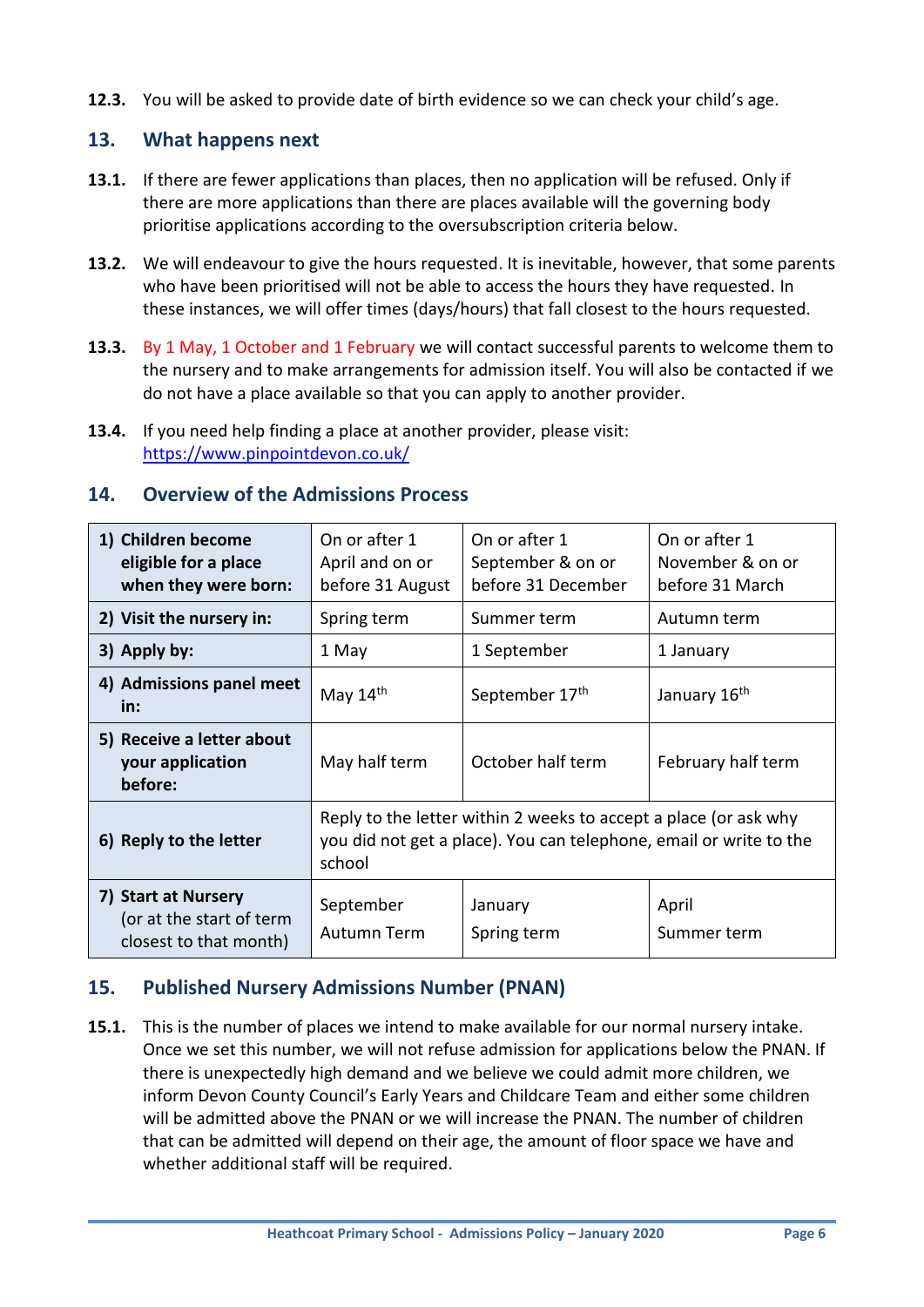- **15.2.** The governing body also factor in the local demand for places. If there is a change to the PNAN part way through the year this will be published on the school's website.
- **15.3.** If there is an increase in the demand for places the governors may decide to increase the PNAN in order to accommodate children on the waiting list and conversely reduce the PNAN if there is a very low demand.
- **15.4.** The table below sets out our Published Nursery Admissions Number (PNAN) for 2019-2020

| The maximum number of 3 and 4-year-old children that will be | 36 |
|--------------------------------------------------------------|----|
| admitted at any one time:                                    |    |

**15.5.** Where the number of applications exceeds the number of places available the governing body will use the following oversubscription criteria to prioritise applications for both funded and bought hours:

Where the number of applications exceeds the number of places available the (Published Nursery Admissions Number) in the nursery the governing body will use the following **oversubscription criteria** to prioritise applications for both funded and bought hours:

A child with an Education, Health and Care Plan naming the school will be admitted.

- **1.** Looked after Children or those who were Looked After but ceased to be because they were adopted, made the subject of a child arrangements order or made the subject of a special guardianship order.
- **2.** Children with an exceptional medical or social need to attend this nursery.
- **3.** Children who live in the designated area and are eligible for two-year-old funding.

These parents will have a Golden Ticket. Those that do not have Golden Tickets can check their eligibility through the [Citizens Portal.](https://oneonline.devon.gov.uk/CCSCitizenPortal_LIVE/Account/Login?ReturnUrl=%2fCCSCitizenPortal_LIVE%2f)

- **4.** Children who live in the school's designated area who have a sibling at the school.
- **5.** All other children who live in the designated area.
- **6.** Children who live outside of the designated area with a sibling at the school.
- **7.** Children who live outside the designated area who are eligible for the early years funding for two-year-olds.
- **8.** Other children.

#### **16. Waiting lists**

**16.1.** Following the allocation of nursery places the school will retain a waiting list. Waiting lists will be kept in order of the oversubscription criteria above. Places on lists will not be prioritised according to how long a child's name has been on that list or by the age of the child or by whether the sessions are funded or bought. It is possible that a child's name could go down on a list as well as up.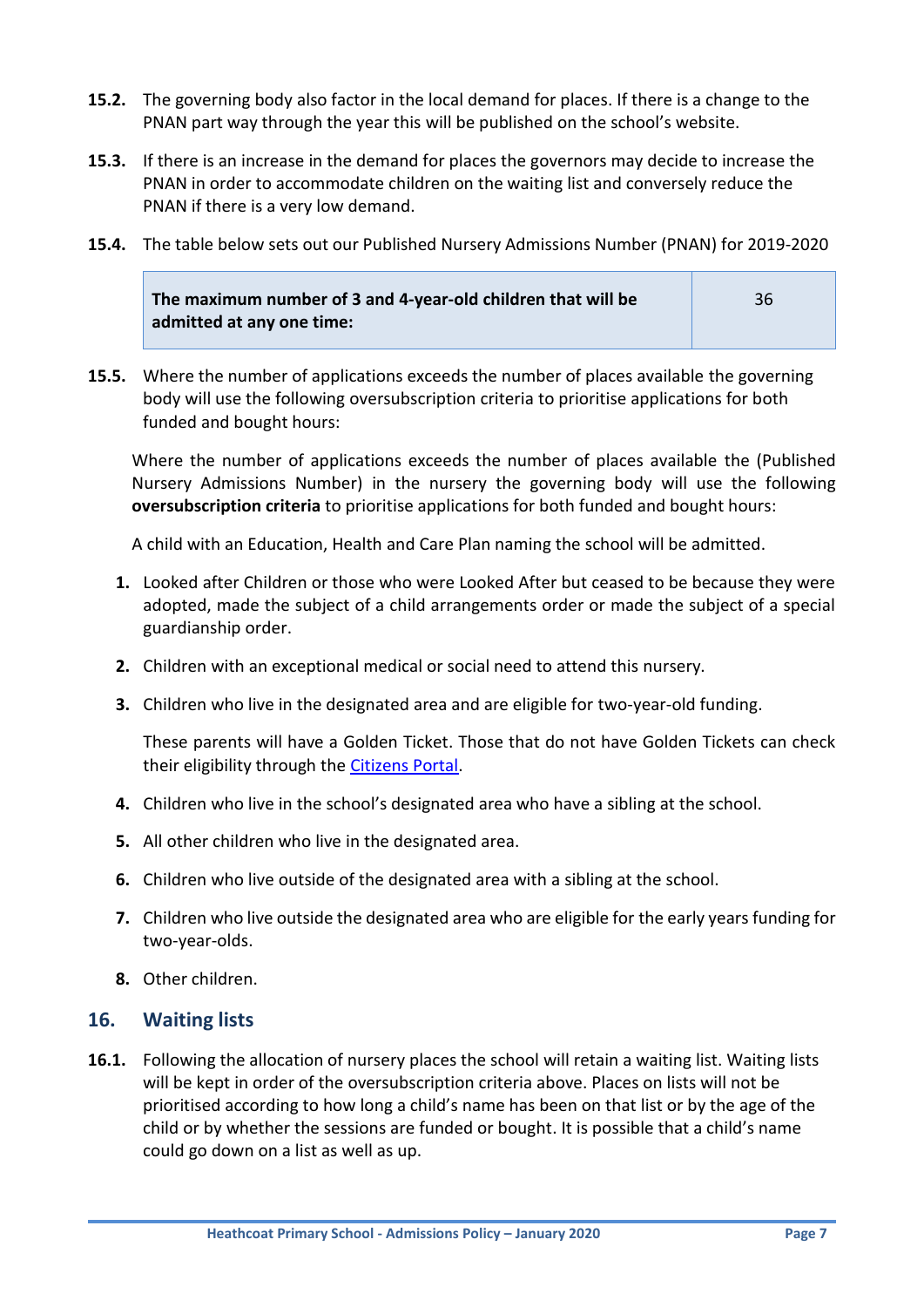- **16.2.** If a place is only available for a short period of time, i.e. half a term or less, then the school will discuss with the parent whether it would be in the child's best interest to attend the nursery for such a short period of time before having to find a place at another provider. Continuity and consistency of care is most important in the early years and having lots of transitions can be disruptive for a child.
- **16.3.** Parents with very young children, i.e. those that are not due to start within the next two terms, will be asked to complete a **[Note of Interest](https://devoncc.sharepoint.com/sites/PublicDocs/Education/_layouts/15/guestaccess.aspx?guestaccesstoken=N7jZ8slbQbKQxxAdShUEPFBBTqUSable2dbl1KhKC%2fY%3d&docid=02c27c8d8ea50484db84383e56a53b455)** form and told when they should apply.

# **17. Increasing the hours attended**

**17.1.** If a place/session becomes available part way through a term and there is a waiting list, priority for the place/session will be given to the children on the waiting list. If the parents on the waiting list do not want the sessions as the times that are available, then they can be offered to parents of children who are already attending the nursery. Similarly, if there is not a waiting list and there are parents of children that already attend the nursery who want to either take up additional funded hours and/or buy extra hours then a list of those parents will be made, and the oversubscription criteria will be applied to determine who should be given priority for that place.

# **18. Admissions appeals**

**18.1.** If a nursery place is refused, parents can go through the school's complaints process to express their concerns. The governing body will review the decision and decide whether the refusal was justified on the grounds that the nursery is full. Even if it is agreed that the nursery was full, it will also consider the impact on the child and family and may still award a place at the nursery if there is both the physical space and sufficient staff available.

#### **19. Transport**

**19.1.** No transport is available for nursery children.

#### **20. Uniform**

**20.1.** Children attending Heathcoat Primary School Nursery are not expected to wear a uniform.

#### **21. Claiming the Early Years Education Funding**

- **21.1.** The Early Years Funding can be taken at more than one provider; parents cannot use providers on more than two sites in one day.
- **21.2.** It is important that both the school and parent can see what time is funded and what time is being bought.
- **21.3.** Parents must not claim more than the 570 or 1140-hour entitlement; checks are carried out to ensure that over claims are not made.

#### **22. Changes to attendance**

**22.1.** Changes to the times when a child is attending will generally only be agreed to take effect from the start of a term. The oversubscription criteria will be applied to both 1) and 2) below to determine within each group which children should be given priority. Order of priority for the consideration of unfilled places.